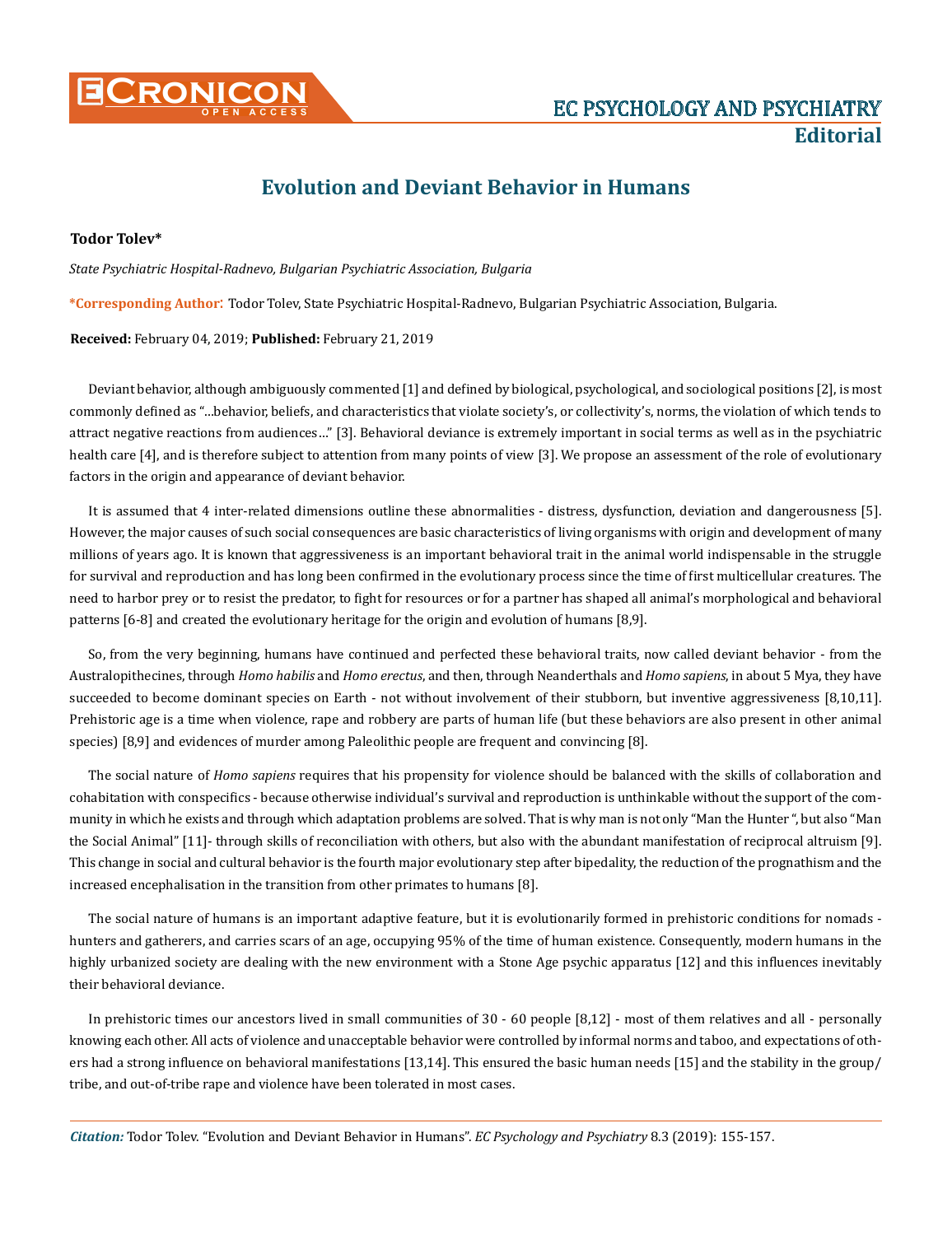It is assumed that this regulatory mechanism, evolved over hundreds of thousands of years, has found a phylogenetic projection through neural circuits as innate purpose-oriented action programs - a new interpretation of CG Jung's glamorous insight, named "archetype" [16,17] linking ontogenetic benefits with realities of individual human life. It is also assumed that there are innate skills to distinguish wrong from right [18,19] - because analogous qualities have been observed in human - related primates [18].

But after the Agrarian Revolution about 12,000 years ago, complex societies, states and civilizations emerged, and people have already lost the opportunity to know directly each other. Increased need for strong social coherence imposed symbolic constructs of "imagined order" (shared ideas about religion, state, rights, money, classes, castes etc.) [20], for maintaining social peace and effective interactions between unfamiliar persons. So, written laws emerged defining "proper behavior" and sanctions for acts of deviance.

These written regulations have created order in society, but adequacy of role-based behavior diminished because of reduced personalization of requirements and rules - since role expectations were no longer of a known person but of anonymous source [13]. As a palliative measure - reminiscences of past epoch, sounded verdicts, commandments and messages "on behalf of Pharaoh... of the King... of God". Because, as the population grew and the trend of urbanization increased, ambiguity about morals and values - due to prescriptions and assessments without a familiar origin - and hence the confidence in such norms was decreased. And we observe an attempt such "masks" of personalization to inspire the power of norms, derived not from real people, but from abstract concepts, from institutions.

It is unrealistic to expect valid parallels of deviance levels in prehistoric times and in the ancient antiquity compared to modern times. But there are empirical observations of an alarmingly increased incidence of murders in crowded neighborhoods and cities vs. rural areas [1,2], with variations in violent behavior depending on the level of anomie in populated areas [2]. Also, cases of serial killers in ancient times are casuistically rare, the first modern description (Jack the Ripper) is during the age of Industrial Revolution in London, Victorian England, and today these cases are sadly common.

That is why we allow the assumption that interpretations of deviant behavior from the positions of evolutionary theory are useful for understanding human nature. This approach helps to understand why adaptive success in controlling behavioral deviance, but evolving into an ancient epoch of hunters and gatherers, is diminishing nowadays because of the impersonal expectations for the role behavior of modern humans.

And let us listen to the wise advice of Erich Fromm: "…One must look for a concept of man's nature in the process of human evolution rather than in isolated aspects like toolmaking…" [21].

## **Bibliography**

- 1. Thio A. "Deviant Behavior". Pearson (2012): 3-14.
- 2. Clinard MB and Meier RF. "Sociology of Deviant Behavior 13<sup>th</sup> edition". Thomson Wadsworth (2008): 4-8; 56-59.
- 3. Goode E. "Deviant Behavior". Routledge 3 (2016): 27-56.
- 4. Victoroff J. "The neuropsychiatry oh human aggression". In: "Kaplan and Sadock Comprehensive Textbook of Psychiatry 10<sup>th</sup> edition, Eds: Sadock BJ, Sadock VA. Ruiz P." Wolters Kluwer (2017): 2471-2504.
- 5. Nolen-Hoeksema S. "Abnormal Psychology 6<sup>th</sup> edition". McGraw-Hill Education (2014): 7-8.
- 6. Alcock J. "Animal Behavior: An Evolutionary Approach". Sinauer Associates (2001).
- 7. Barnard C. "Animal behavior: mechanism, development, function, and evolution". Pearson Education Ltd (2004).